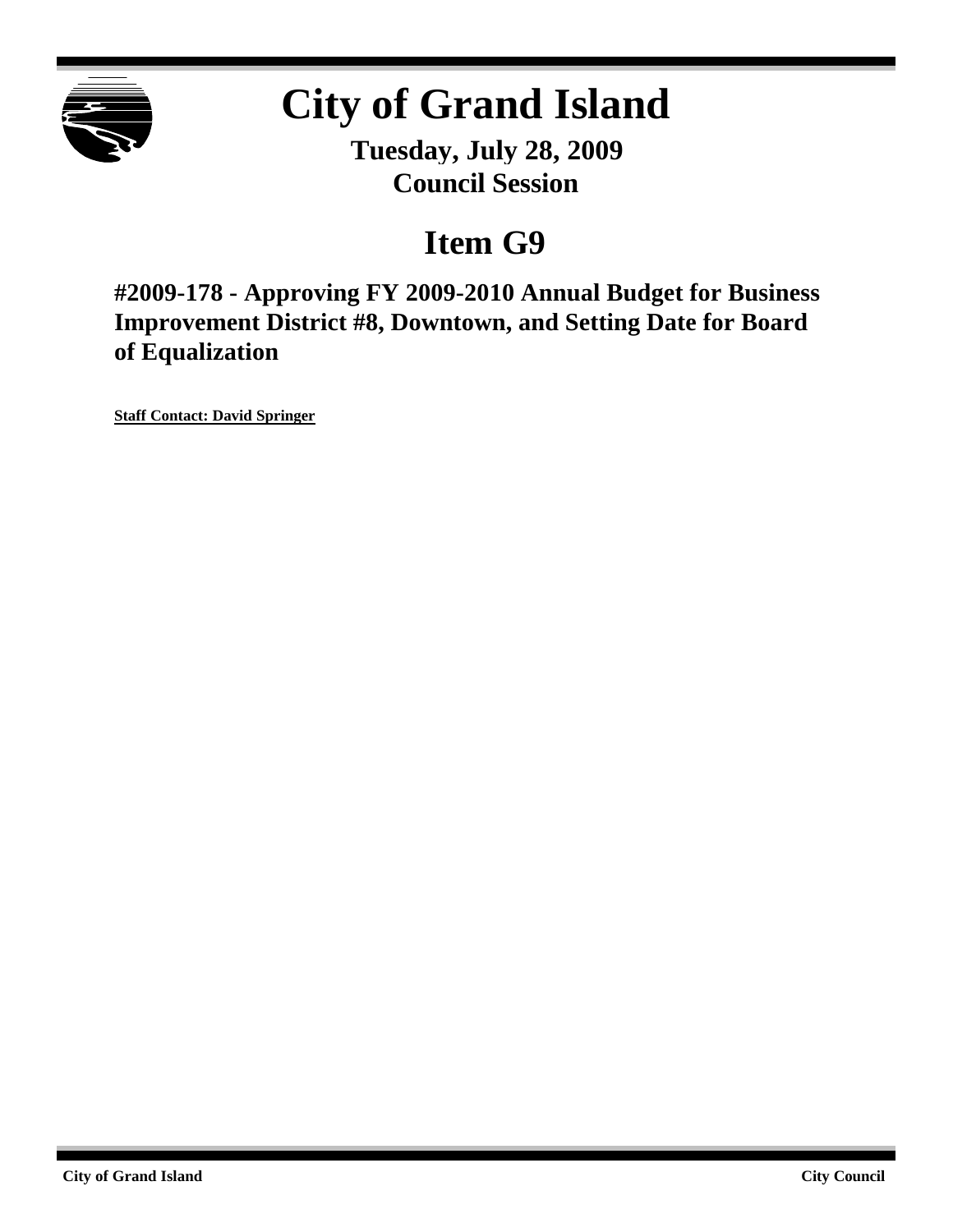## **Council Agenda Memo**

| From:           | Dave Springer, Finance Director                                                                                                       |
|-----------------|---------------------------------------------------------------------------------------------------------------------------------------|
| <b>Meeting:</b> | July 28, 2009                                                                                                                         |
| Subject:        | Approving FY 2009-2010 Annual Budget for Business<br>Improvement District #8, Downtown, and setting Date<br>for Board of Equalization |
| Item $#$ 's:    | $G-9$                                                                                                                                 |
| $Presenter(s):$ | Dave Springer, Finance Director                                                                                                       |

#### **Background**

On August 26, 2009, the City Council adopted Ordinance #9180 creating Business Improvement District (BID) #8, Downtown. The creating ordinance established the purpose of the District, described the boundaries, and established that real property in the area would be subject to a special assessment to support the purposes of the District. The creating Ordinance requires that a proposed budget for the District be approved by the BID Board and forwarded to the City Council for consideration. On July 16, 2009, the BID #8 Board met and approved the 2009-2010 budget which provides for special assessments in the amount of \$90,000.

#### **Discussion**

In this district, assessments are paid by property owners based on the valuation of land and real property in the district as of January 1 of the current year. No personal property is figured into the assessment. Owners are billed for the assessment on October 1 of each fiscal year. The total taxable value for the district as of January 1, 2009 was \$30,309,572 which for budgeted assessments of \$90,000 gives a levy of .296936 per \$100 of real property. Downtown Beautification, Retention and Recruitment, and Maintenance are the areas of proposed work to performed by the BID. The appropriations for 2009-2010 also include a City fee of \$4,000 for accounting services. A copy of the proposed 2009- 2010 budget is attached for review.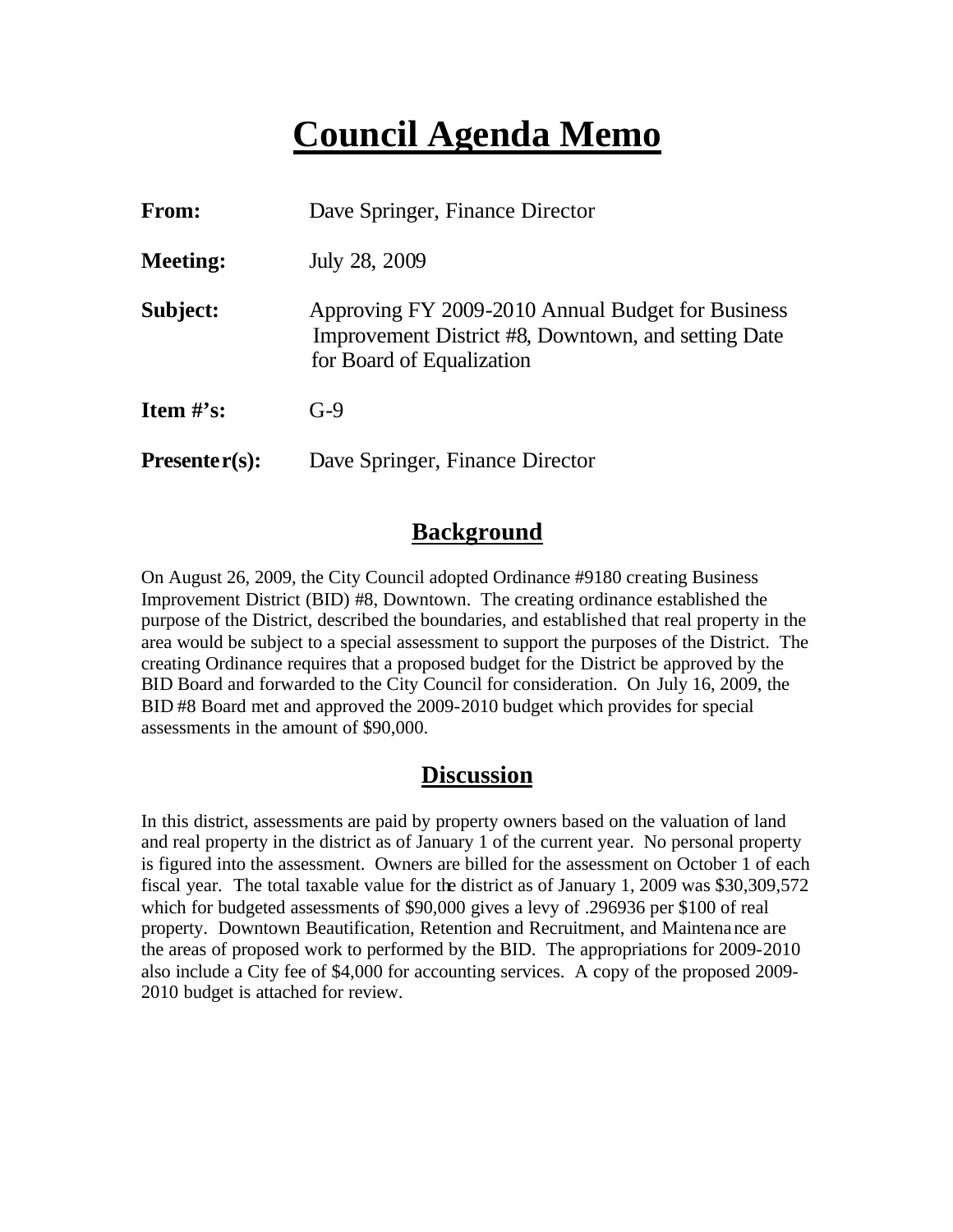### **Alternatives**

It appears that the Council has the following alternatives concerning the issue at hand. The Council may:

- 1. Approve the 2009-2010 Budget for BID #8 and set the date for the Board of Equalization.
- 2. Modify the budget and/or reschedule the Board of Equalization.

## **Recommendation**

City Administration recommends that the Council approve the 2009-2010 Budget for BID #8 and set the date of September 8, 2009 for the Board of Equalization. Notice of the Hearing and proposed assessments will be published according to State Statutes.

### **Sample Motion**

Approve the 2009-2010 Budget for BID #8 and set the date of September 8, 2009 for the Board of Equalization.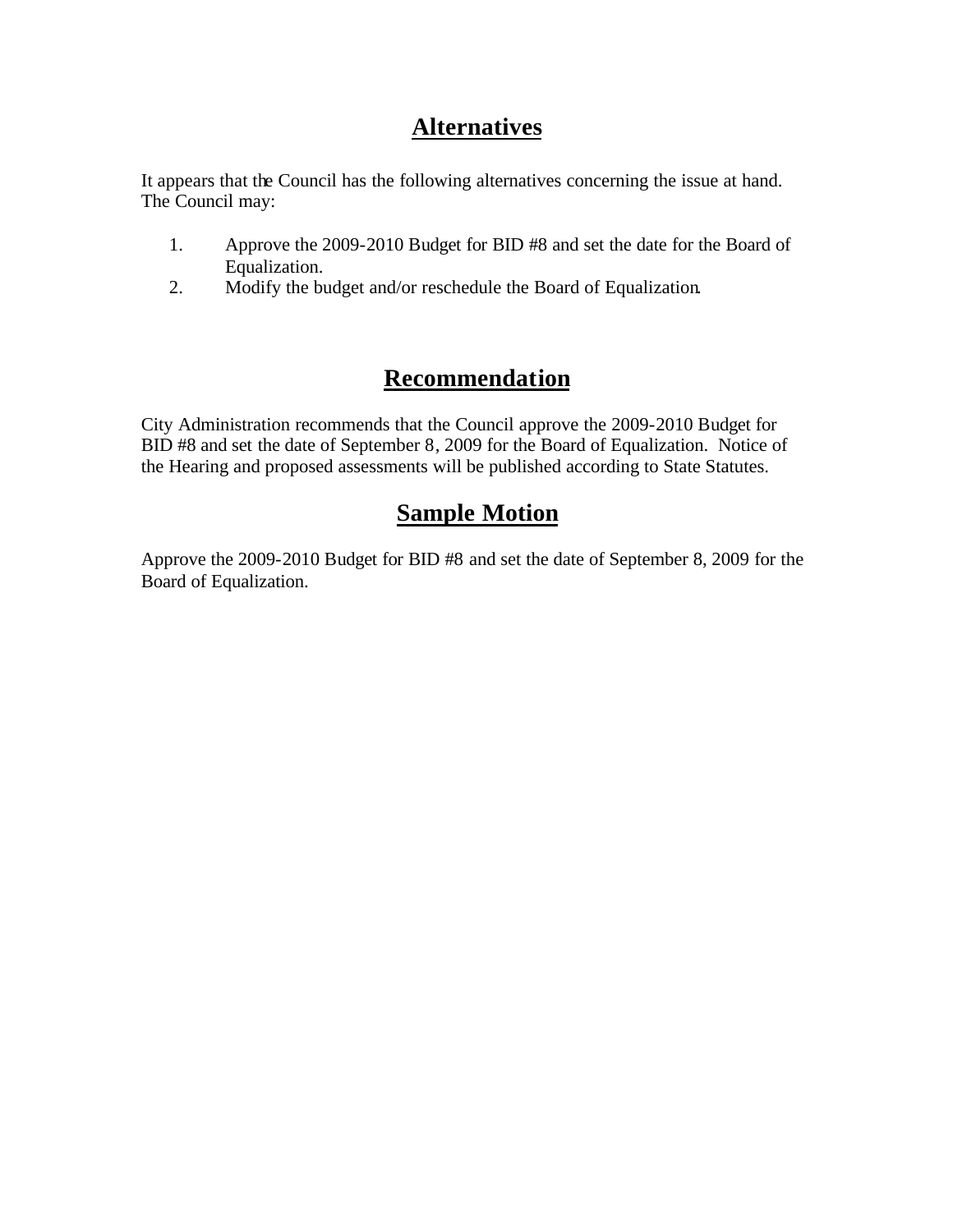#### **BUISNESS IMPROVEMENT DISTRICT #8 FY 2009-2010 and FIVE YEAR BUDGET** (Old BID #5)

|                                  | 2008<br><b>Actual</b>    | 2009<br><b>Budget</b> | 2009<br>Projected           | 2010<br><b>Budget</b> | 2011<br><b>Budget</b>    | 2012<br><b>Budget</b>    | 2013<br><b>Budget</b> | 5 Year<br><b>Total</b> |
|----------------------------------|--------------------------|-----------------------|-----------------------------|-----------------------|--------------------------|--------------------------|-----------------------|------------------------|
| <b>Valuation</b>                 |                          | 29,326,665            | 29,326,665                  | 30,309,572            | 30,309,572               | 30,309,572               | 30,309,572            |                        |
| Levy                             |                          | 0.287724              | 0.284570                    | 0.296936              | 0.315019                 | 0.324468                 | 0.334205              |                        |
| <b>REVENUE</b>                   |                          |                       |                             |                       |                          |                          |                       |                        |
| Account                          |                          |                       |                             |                       |                          |                          |                       |                        |
| 74140 Special Asessments         | 81,126                   | 84,380                | 83,455                      | 90,000                | 95,481                   | 98,345                   | 101,296               | 468,577                |
| 74795 Other Revenue              | 5,219                    | 47,500                | 3,625                       | 151,000               | 155,530                  | 160,196                  | 165,002               | 169,952                |
| 74787 Interest                   | 13                       |                       | 140                         | 100                   |                          |                          |                       |                        |
| <b>TOTAL REVENUE</b>             | 86,358                   | 131,880               | 87,220                      | 241,100               | 251,011                  | 258,541                  | 266,298               | 638,529                |
| <b>APPROPRIATIONS</b>            |                          |                       |                             |                       |                          |                          |                       |                        |
| Account                          |                          |                       |                             |                       |                          |                          |                       |                        |
| 85213 Contract Services          | 49,390                   | 41,500                | 40,000                      | 38,500                | 45,000                   | 48,000                   | 50,000                | 221,500                |
| 85245 Printing & Binding Servic  | 3,759                    | 4,000                 | 2,200                       | 2,500                 | 4,000                    | 4,000                    | 4,000                 | 16,700                 |
| 85249 Snow & Ice Removal         | $\sim$                   | 500                   | 450                         | 500                   | 500                      | 500                      | 442                   | 2,392                  |
| 85290 Other Professional Service | 6,707                    | 2,500                 | 6,600                       | 2,500                 | 4,500                    | 5,000                    | 6,000                 | 24,600                 |
| 85305 Utility Services           | 1,178                    | 1,700                 | 1,200                       | 1,200                 | 1,900                    | 2,000                    | 2,100                 | 8,400                  |
| 85325 Repairs & Maint.           | $\overline{\phantom{a}}$ | $\overline{a}$        | $\mathcal{L}_{\mathcal{A}}$ | 1,200                 | $\overline{\phantom{a}}$ | $\overline{\phantom{a}}$ |                       | 1,200                  |
| 85413 Postage                    | 1,060                    | 1,200                 | 1,100                       | 1,500                 | 1,400                    | 1,500                    | 1,600                 | 7,100                  |
| 85416 Advertising                | 13,455                   | 20,500                | 12,000                      | 11,000                | 16,000                   | 16,000                   | 16,000                | 71,000                 |
| 85419 Legal Notices              | 1,028                    | 2,000                 | 1,900                       | 2,500                 | 2,000                    | 2,000                    | 2,000                 | 10,400                 |
| 85422 Dues & Subscriptions       | 10                       |                       |                             |                       |                          |                          |                       |                        |
| 85428 Travel & Training          | 348                      | 500                   | 500                         | 750                   | 500                      | 500                      | 500                   | 2,750                  |
| 85490 Other Expenditures         | 219                      | 26,750                | 5,500                       | 18,000                | 32,724                   | 38,399                   | 39,766                | 134,389                |
| 85505 Office Supplies            | 220                      | 600                   | 250                         | 600                   | 600                      | 600                      | 600                   | 2,650                  |
| 85560 Trees & Shrubs             | $\overline{\phantom{a}}$ | 3,000                 | 11,000                      | 6,000                 | 1,000                    | 1,000                    | 1,000                 | 20,000                 |
| 85590 Other General Supplies     | 223                      | 750                   | 250                         | 750                   | 750                      | 750                      | 750                   | 3,250                  |
| 85608 Land Improvements          | $\overline{\phantom{a}}$ | 32,000                | 2,000                       | 173,000               | 35,000                   | 30,000                   | 30,000                | 270,000                |
| <b>TOTAL OPERATING EXPENSI</b>   | 77,597                   | 137,500               | 84,950                      | 260,500               | 145,874                  | 150,249                  | 154,758               | 711,381                |
| <b>ANNUAL EXCESS/(LOSS)</b>      | 8,761                    | (5,620)               | 2,270                       | (19,400)              | 105,137                  | 108,292                  | 111,540               |                        |
| <b>Beginning Cash Balance</b>    | 8,885                    | 17,646                | 17,646                      | 19,916                | 516                      | 105,653                  | 213,945               |                        |
| Revenues                         | 86,358                   | 131,880               | 87,220                      | 241,100               | 251,011                  | 258,541                  | 266,298               |                        |
| Expenditures                     | 77,597                   | 137,500               | 84,950                      | 260,500               | 145,874                  | 150,249                  | 154,758               |                        |
| <b>Ending Cash Balance</b>       | 17,646                   | 12,026                | 19,916                      | 516                   | 105,653                  | 213,945                  | 325,485               |                        |